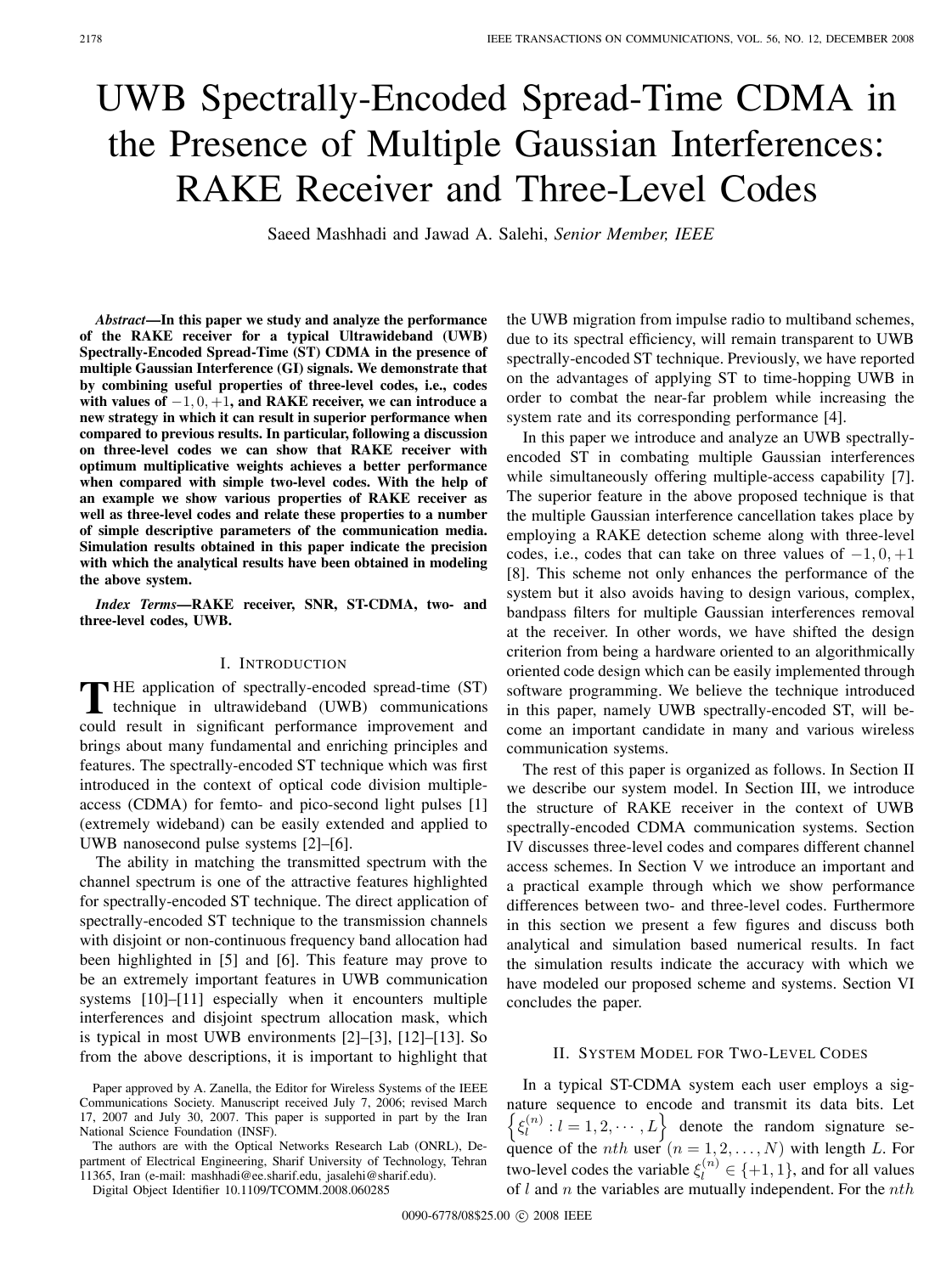transmitter, the signature code is constructed as

$$
\xi_n(t) = \frac{\sin(\pi\Omega t)}{\pi t} \sum_{l=1}^L \xi_l^{(n)} \exp(j2\pi f_l t)
$$
 (1)

in which  $\Omega$  is the chip bandwidth and  $f_l = f_1 + (l - 1) \Omega$ is the center frequency of the  $lth$  chip. Prior to transmission,  $\xi_n(t)$  is convolved with  $h_{tr}(t)$ , the spectral shaping filter, and following the data modulation the signal  $r_{tr}^{(n)}(t) = \sum_{m} \sum_{l=1}^{L}$ L  $\overline{l=1}$  $d_m^{(n)} \xi_l^{(n)} p_{tr}^{(l)} (t - mT_b)$  is transmitted through the channel. Here we can define the equivalent  $lth$  frequency chip transmitted pulse shape as  $p_{tr}^{(l)}(t) = h_{tr}(t) *$  $\frac{\sin(\pi\Omega t)}{\pi t}$  exp (j2 $\pi f_t t$ ). In our communication system  $d_m^{(n)} \in$  $\{+1, -1\}$  is equiprobable, independent, and identically distributed (i.i.d) binary information bit at the  $mth$  signaling interval with  $T<sub>b</sub>$  denoting the bit duration. From the above definitions the total signal bandwidth transmitted into the channel is equal to  $W = L\Omega$ .

At the receiver end  $r_{tr}^{(n)}$  is affected by delay, multipath phase degradation, fading attenuation and channel impulse response  $h_{ch}(t)$  and we obtain

$$
r_{rec}^{(n)}(t) = \sum_{m} \sum_{l=1}^{L} \sum_{k=1}^{K} d_m^{(n)} \xi_l^{(n)} \alpha_{l,k}^{(n,m)} \exp\left(j\theta_{l,k}^{(n,m)}\right)
$$

$$
p_{rec}^{(l)}\left(t - mT_b - \tau_n - \tau_{l,k}^{(n,m)}\right)
$$
(2)

in which  $p_{rec}^{(l)}(t) = p_{tr}^{(l)}(t) * h_{ch}(t)$  is the equivalent received pulse shape for the *lth* frequency chip  $\alpha_{l,k}^{(n,m)}, \theta_{l,k}^{(n,m)}$ , and  $\tau_{l,k}^{(n,m)}$  denote fading power coefficients, multipath phases, and delay coefficients respectively. All of the above parameters are functions of the *nth* user, *lth* frequency chip position,  $kth$  path number, and the mth signaling interval. We assume that all of the above random variables are mutually independent with distributions specified by the properties of channel under consideration. Furthermore,  $\tau_n$  denotes the *nth* user's random time delay which is assumed to be independent of all other variables of the communication media and is uniformly distributed on  $[0, T_b]$ . In the following, we assume that the receiver has a complete prior knowledge on  $h(t) = h_{tr}(t) * h_{ch}(t)$ . In the presence of multiple Gaussian interference the received signal at the front end of the receiver is as follows;

$$
r(t) = \sum_{n=1}^{N} r_{rec}^{(n)}(t) + \sum_{l=1}^{L} J_{l}(t) + n(t)
$$
 (3)

In (3)  $J_l(t)$  denotes the zero mean Gaussian Interference (GI) with power spectral density (PSD)  $N_l^{GI}$  over the entire bandwidth of the *lth* frequency chip position, i.e.,  $f_l - \Omega/2 \leq$  $f \n\leq f_l + \Omega/2$ , and  $n(t)$  denotes Additive White Gaussian Noise (AWGN) with PSD  $N_0$ . In case of no interference on a frequency chip position, we set the corresponding value of  $N_l^{GI}$  to zero. We assume independent interferences, perfect synchronization between any transmitter-receiver pairs, and denote the first user as our desired user, i.e.,  $n = 1$ . Hence, we set  $\tau_1 = 0$  and design a receiver that extracts  $d_0^{(1)}$  the information bit of the 0th signaling interval of the first user.

# III. RAKE RECEIVER STRUCTURE FOR TWO-LEVEL **CODES**

We consider a RAKE receiver with  $L \times K$  branches. The output for the lth frequency chip position of the kth path is given by

$$
r_{\hat{l},\hat{k}} = \int_{-\infty}^{+\infty} r(t) \times \left[ \xi_{\hat{l}}^{(1)} \exp\left(-j\theta_{\hat{l},\hat{k}}^{(1,0)}\right) p_{rec}^{(\hat{l})*} \left(t - \tau_{\hat{l},\hat{k}}^{(1,0)}\right) \right] dt
$$

$$
\hat{l} = 1, 2, \dots, L, \hat{k} = 1, 2, \dots, K.
$$
 (4)

Where \* denotes complex conjugate operation. Appendix A verifies that  $r_{\hat{i},\hat{k}}$ s have the following general form of

$$
r_{\hat{l},\hat{k}} = d_0^{(1)} \alpha_{\hat{l},\hat{k}}^{(1,0)} E_{\hat{l}} + n_{\hat{l},\hat{k}}^{MPI} + n_{\hat{l},\hat{k}}^{MAI} + n_{\hat{l},\hat{k}}^{GI} + n_{\hat{l},\hat{k}}^{AWGN}
$$
 (5)

in which  $\alpha_{\hat{l},\hat{k}}^{(1,0)}E_{\hat{l}}, n_{\hat{l},\hat{k}}^{MPI}, n_{\hat{l},\hat{k}}^{MAI}, n_{\hat{l},\hat{k}}^{GI}$ , and  $n_{\hat{l},\hat{k}}^{AWGN}$  are the received energy and interfering variables on the *lth* frequency chip position of kth path. In the above equation we have five different terms indicating first the desired information bit term, multipath interference term (MPI), multiple-access interference term (MAI), Gaussian interference term (GI), and additive white Gaussian noise term (AWGN).

If we define  $g'_{\hat{l},\hat{k}}$  as the gain coefficient used at the receiver for the  $lth$  frequency chip and the  $kth$  path, then its optimum value can be represented as (6) (see next page), where  $\eta_k$ ,  $\eta'_{k,\hat{k}}$ , and  $\eta''_{k,\hat{k}}$  are defined in Appendix A. Including the first user's signature sequence and the multipath phases then the equivalent total gain in  $\hat{t}$ th chip and  $\hat{k}$ th path position of the receiver is  $g_{\hat{l},\hat{k}} = \xi_{\hat{l}}^{(1)} \exp\left(-j\theta_{\hat{l},\hat{k}}^{(1,0)}\right) g'_{\hat{l},\hat{k}}$ .<br>Heing (6) we obtain the final value for the decision variable Using (6) we obtain the final value for the decision variable as  $r = \sum$ L  $\hat{l}=1$  $\sum$ K  $d_0^{(1)} = +1$  if  $r \ge 0$  and  $d_0^{(1)} = -1$  if  $r < 0$ . The final  $\widehat{k}=1$  $g_{\hat{l},\hat{k}}' \times r_{\hat{l},\hat{k}}$ . At the receiver we decide on structure of this receiver is depicted in Fig. 1. Prior to any further discussion, it is interesting to note (7) (see next page). Based on the above equation, the final structure of the RAKE receiver is a correlator using the signal  $h(t)$  \*  $\sum$ L  $\hat{l}=1$  $\sum$ K  $\sum_{k=1}^{n}$  multiplicative signal.  $\sum_{\widehat{k}=1}^K g_{\widehat{l},\widehat{k}} \exp\left(-j2\pi f_{\widehat{l}}\left(t-\tau_{\widehat{l},\widehat{k}}^{(1,0)}\right)\right) \frac{\sin\left(\pi \Omega\left(t-\tau_{\widehat{l},\widehat{k}}^{(1,0)}\right)\right)}{\pi\left(t-\tau_{\widehat{l},\widehat{k}}^{(1,0)}\right)}$  $\pi\left(t-\tau_{\widehat{l},\widehat{k}}^{(1,0)}\right)$  $\frac{1}{\sqrt{2}}$  as

The derivation of the exact expression of the probability of error for the above system could be tedious and difficult and hence we resort to Gaussian approximation. However, we note that all four variables  $n_{\hat{l},\hat{k}}^{MPI}$ ,  $n_{\hat{l},\hat{k}}^{MH}$ ,  $n_{\hat{l},\hat{k}}^{GI}$  and  $n_{\hat{l},\hat{k}}^{AWGN}$  are Gaussian and  $n_{\hat{l},\hat{k}}^{AWGN}$ <br>and  $n_{\hat{l},\hat{k}}^{MAI}$  have distributions that are very close to the<br>Gaussian distributio Gaussian distribution for moderate values of  $K$ , please see Appendix A for details. This interesting superiority of ST-CDMA over other CDMA techniques, specifically in UWB communications with a high number of resolvable paths, is also reported in [4]–[5]. Therefore, we can expect that Gaussian approximation obtains results which are close to the exact value of  $PE$ . If we define conditional SNR for the twolevel codes as (8), and assume that  $\alpha_{l,k}^{(n,m)}$ s have Nakagami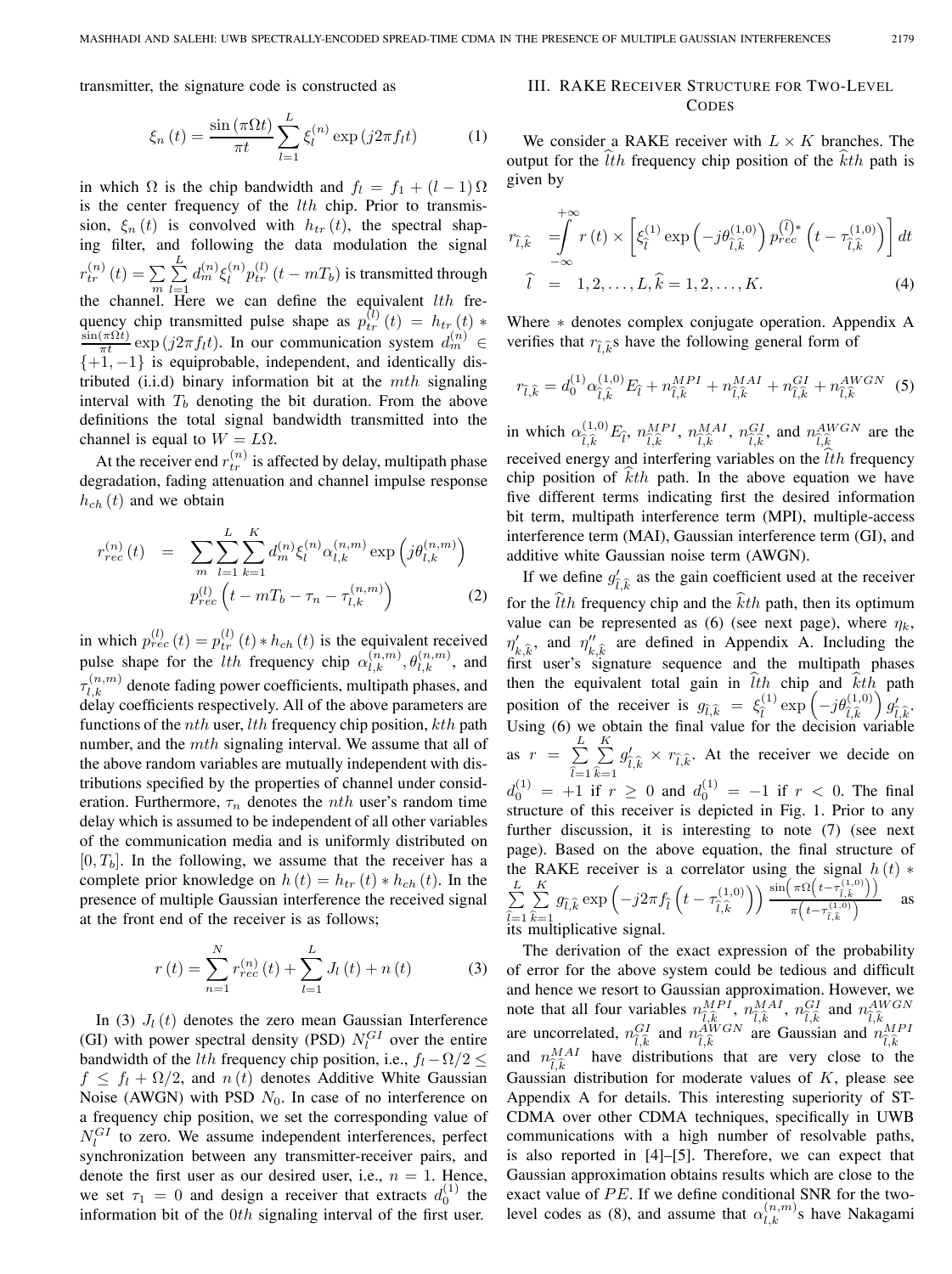

Fig. 1. Final structure of receiver.

$$
g_{\hat{l},\hat{k}}' = \frac{\alpha_{\hat{l},\hat{k}}^{(1,0)}}{\left(\sum_{\substack{k=1\\k\neq\hat{k}}}^{K} \eta_k \eta'_{k,\hat{k}} + 2\left(N-1\right) \sum_{k=1}^{K} \eta_k \eta''_{k,\hat{k}}\right) E_{\hat{l}} + N_{\hat{l}}^{GI} + N_0}
$$
(6)

$$
r = \int_{-\infty}^{+\infty} r(t) \times \left( h(t) * \sum_{\hat{l}=1}^{L} \sum_{\hat{k}=1}^{K} g_{\hat{l},\hat{k}} \exp\left(-j2\pi f_{\hat{l}}\left(t - \tau_{\hat{l},\hat{k}}^{(1,0)}\right)\right) \frac{\sin\left(\pi \Omega \left(t - \tau_{\hat{l},\hat{k}}^{(1,0)}\right)\right)}{\pi \left(t - \tau_{\hat{l},\hat{k}}^{(1,0)}\right)} \right) dt \tag{7}
$$

$$
SNR_{two-level}^{cond.} = \sum_{\hat{l}=1}^{L} \sum_{\hat{k}=1}^{K} \frac{\left(\alpha_{\hat{l},\hat{k}}^{(1,0)}\right)^{2} E_{\hat{l}}}{\left(\sum_{\substack{k=1\\k\neq\hat{k}}}^{K} \eta_{k} \eta_{k,\hat{k}}' + 2\left(N-1\right) \sum_{k=1}^{K} \eta_{k} \eta_{k,\hat{k}}''\right) E_{\hat{l}} + N_{\hat{l}}^{GI} + N_{0}}
$$
(8)

distribution with parameters  $\mu_k$  and  $\eta_k$ , i.e.,

$$
P(\alpha) = \frac{2\alpha^{2\mu_k - 1}}{\Gamma(\mu_k)} \left(\frac{\mu_k}{\eta_k}\right)^{\mu_k} \exp\left(-\frac{\mu_k}{\eta_k}\alpha^2\right) \quad \alpha \ge 0 \quad (9)
$$

then the conditional probability of error can be expressed as  $PE_{two-level}^{cond.} = Q\left(\sqrt{2SNR_{two-level}^{cond.}}\right)$ , in which  $\Gamma(x)$  =  $\int_{0}^{\infty} t^{x-1}e^{-t}dt$  and  $Q(x) = \frac{1}{\sqrt{2\pi}}\int_{0}^{\infty}$  $PE_{two-level}$ , it can be seen that  $SNR_{two-level}^{cond}$  has the  $\int_{x}^{\infty} e^{-t^2/2} dt$ . In order to find following moment generating function (MGF) as (10) (see top of next page), with **E** denoting the expectation operation. Thus finding the probability distribution and consequently averaging over  $PE_{two-level}^{cond}$ , in general, is a tedious and unyielding task and can only be obtained numerically for the special cases under consideration. However, in Section V, we will consider an important and yet a simple and a viable example in which through some practical assumptions we can obtained an analytical solution for  $PE_{two-level}$ .

# IV. THREE LEVEL CODES

In the previous section we discussed the RAKE receiver structure for a typical UWB ST-CDMA communication system in the presence of multiple Gaussian interferences. It is shown that under the assumption of using two-level codes, we need to use the content of the whole frequency band of the received signal  $r(t)$  in order to achieve the minimum error. However, in this section we use three-level codes, i.e.,  $\xi_l^{(1)} \in \{-1, 0, +1\}$ , instead of the simple two-level codes or



Fig. 2. Signal and interferences spectrum. In this figure we have two interferences shown by blocks of solid black.

 $\xi_l^{(1)} \in \{-1, +1\}$ . In Fig. 2. we sketch a typical spectrum of three-level coded signal in the presence of two Gaussian interferences.

The obvious question, hence, is whether we can design and employ three-level codes such that we can obtain a better performance when compared with employing two-level codes? In other words, how should we select zero elements of a threelevel code and their positions in the sequence in order to have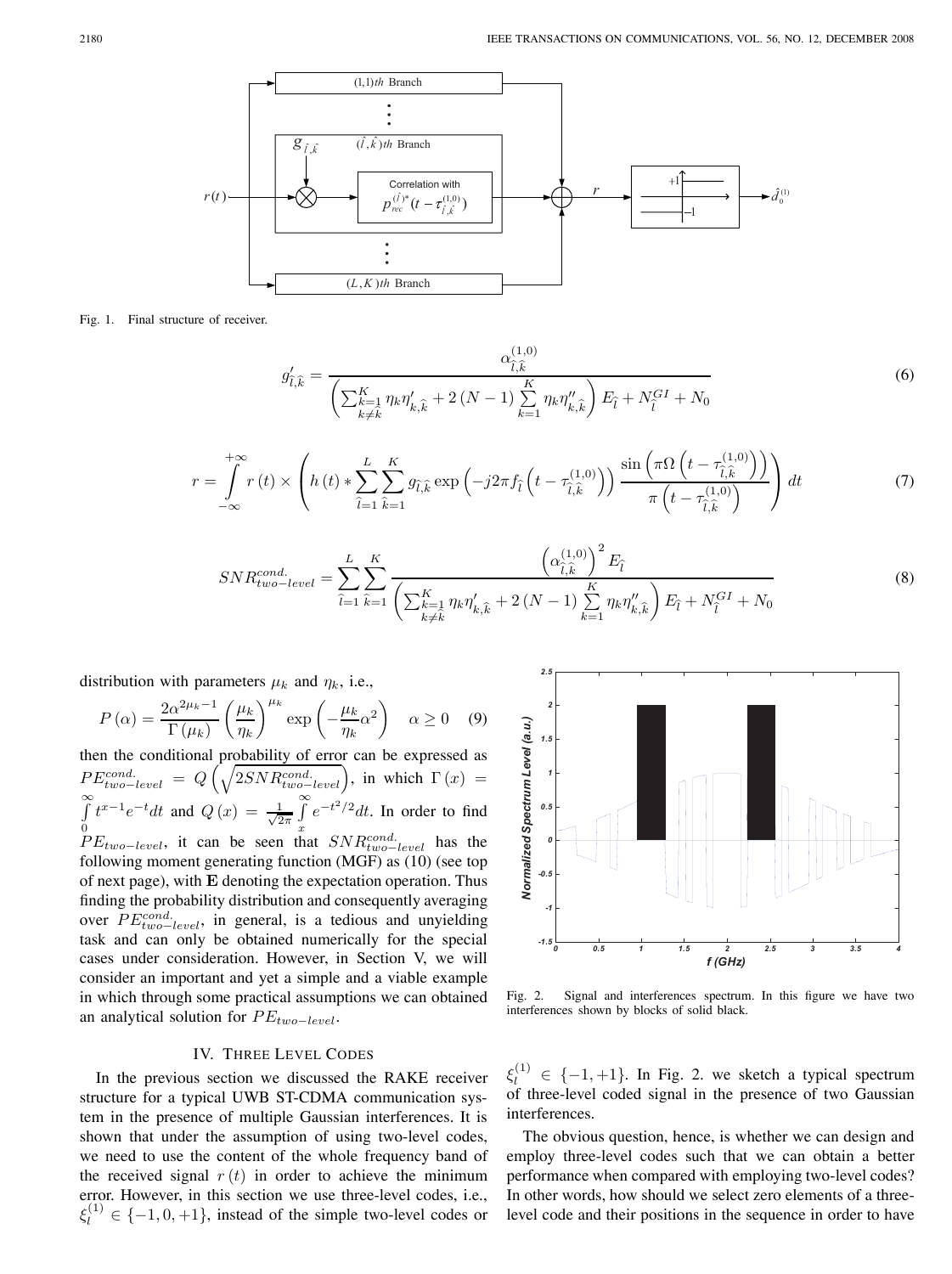$$
\mathbf{E}\left(\exp\left(s \times SNR_{two-level}^{cond.}\right)\right) = \prod_{\hat{l}=1}^{L} \prod_{\hat{k}=1}^{K} \left(1 - \left[E_{\hat{l}} \sum_{\substack{k=1\\k\neq\hat{k}}}^{K} \eta_{k} \eta_{k,\hat{k}}^{\prime} + 2\left(N-1\right) E_{\hat{l}} \sum_{k=1}^{K} \eta_{k} \eta_{k,\hat{k}}^{\prime\prime} + N_{\hat{l}}^{GI} + N_{0}\right]^{-1}\right)^{-\mu_{k}}\tag{10}
$$

the best performance? In fact, by using three-level codes, one can select a more elaborated approach to use the available bandwidth. For example, for the best performance, one can examine different frequency slots and sort them in the order of their ability to safely transmit data and then decide on the usefulness or uselessness of each frequency slot in the code construction.

Clearly there are some trade-offs in applying this strategy that need to be considered in detail. Indeed, under the constant average power assumption (equivalent to  $E = cte$ .), using better frequency slots only, i.e., frequency slots with no interference, the transmitter-receiver pairs reduce (or probably completely remove) the effect of the interferences on their decision variable. But on the other hand the cost is the lower overall multiple-access processing gain, i.e., code length, which may degrade the overall probability of error. This idea suggests that there is an optimum solution that not only minimizes the interference effect but also uses the total bandwidth in the best possible allowable scheme for multiple users.

#### *A. Known Fading Coefficients*

Here, we have two different scenarios related to prior knowledge or absolutely no knowledge on the value of fading coefficients  $\alpha_{l,k}^{(n,m)}$ . At first we consider the case that perfect knowledge on the fading coefficients is available for both transmitter and receiver. As a result we can define the SNR conditioned on lth frequency chip as (11) (see top of next page).

Without any loss of generality, assume  $SNR_1^{cond.} \geq$  $SNR_2^{cond.} \geq \ldots \geq SNR_L^{cond.}$ . Since the probability of error depends only on  $SNR_{three-level}^{cond.} = \sum_{\hat{j}} SNR_{\hat{l}}^{cond.}$  and also

since for all  $\hat{l}$ ,  $SNR_{\hat{l}}^{cond.} \geq 0$ , it is clear that zero valued<br>chin positions may be selected from the end positions to the chip positions may be selected from the end positions to the starting positions of multiple-access codes. Hence, by denoting the number of zero valued frequency chip positions as  $L_{zero}$ , then the total energy gain on the nonzero frequency chips or

slots will be equal to  $g =$  $\sum_{\hat{l}=1}^L E_{\hat{l}}$ *L*−*L*<sub>zero</sub></sup><sub> $\sum$ </sub> $E$ <sup>∂</sup> $=1$ </sup>  $=\frac{E}{\sum_{\hat{i}=1}^{L-L_{zero}}E_{\hat{i}}}$  $\geq 1$ . Thus

we find the conditional SNR for the three-level codes as (12) (see next page).

Equation (12) clearly shows the trade-off between the small and the large values of  $L_{zero}$ . Since maximizing SNR is equivalent to the minimizing probability of error, the optimum value of  $L_{zero}$  is that value which maximizes (12). Obviously, in finding the optimum value we require the knowledge of all the parameters in (12), which depends on the specific problem under consideration. After determining  $L_{zero}$ , both transmitter and receiver agree on using the frequency chips with tag number  $l = 1, 2, \ldots, L - L_{zero}$ . In the following

section we show that with this strategy in mind we can obtain  $SNR_{three-level}$  such that  $PE_{three-level} \leq PE_{two-level}$ , hence a more elaborate use of the available bandwidth. It is obvious that the improvement caused by using three-level codes over simple two-level codes is much noticeable in high interference regimes as it can be seen in the example presented in the next section.

### *B. Unknown Fading Coefficients*

Although having the information on the fading coefficients at the transmitter is valuable, it is not the case in many applications due to some complexities such as the need to have a reverse channel, error in finding true values at the transmitter, the need to have a more complex online system at both transmitter and receiver end, and the possibility of fast channel changes. Here, we can use a simplified version of the previous SNR expression. To this end, let us define the average lth frequency chip SNR as (13) (see next page).  $SNR_{\tilde{l}}$  is simply the average value of  $SNR_{\tilde{l}}^{cond.}$  given in (11) and can be obtained without any need to the prior knowledge of the actual value of  $\alpha_{l,k}^{(n,m)}$ . These properties suggest that we can reasonably use  $SNR_{\tilde{t}}^{as}$  instead of  $SNR_{\tilde{t}}^{cond}$  is to quantify<br>for different frequency chine or slots.  $SNR_{\tilde{t}}$  not only are for different frequency chips or slots.  $SNR_{\tilde{l}}$  not only are<br>simple, direct and meaningful measures, but also see he used simple, direct and meaningful measures, but also can be used in both transmitter and receiver without the need to a complex bidirectional system. The remaining part of the procedure in unknown fading coefficient case is similar to the previous case.

# V. DISCUSSIONS AND IMPORTANT EXAMPLE

The analytical expressions on the error rate for the two- and the three-level codes are given in this section and, through a simple but yet a very practical example, their differences in performance are also illustrated. It is obvious that for a fair comparison, we need to examine both cases under the same scenarios and therefore we only consider the case of unknown fading coefficients at the transmitter.

**The example:** Assume the case of

$$
E_l = E/L
$$
  
and  

$$
N_l^{GI} = \begin{cases} N_{GI} & L - L_{GI} + 1 \le l \le L \\ 0 & otherwise \end{cases}
$$

in which  $L_{GI}$  is the number of frequency chips or slots that are affected by Gaussian interferences. Furthermore, assume that  $\eta_k/\mu_k = \rho$  is independent of k, which is a practical and simplifying approximation introduced in [7].

To find an analytic solution, we use certain simplifying relations. In Appendix B we show that  $\eta'_{k,\hat{k}} \cong 1$  and  $\eta''_{k,\hat{k}} \cong \frac{1}{20T_b}$ <br>and hance (8) simplifies into (14) (see next page). Here, by and hence (8) simplifies into (14) (see next page). Here, by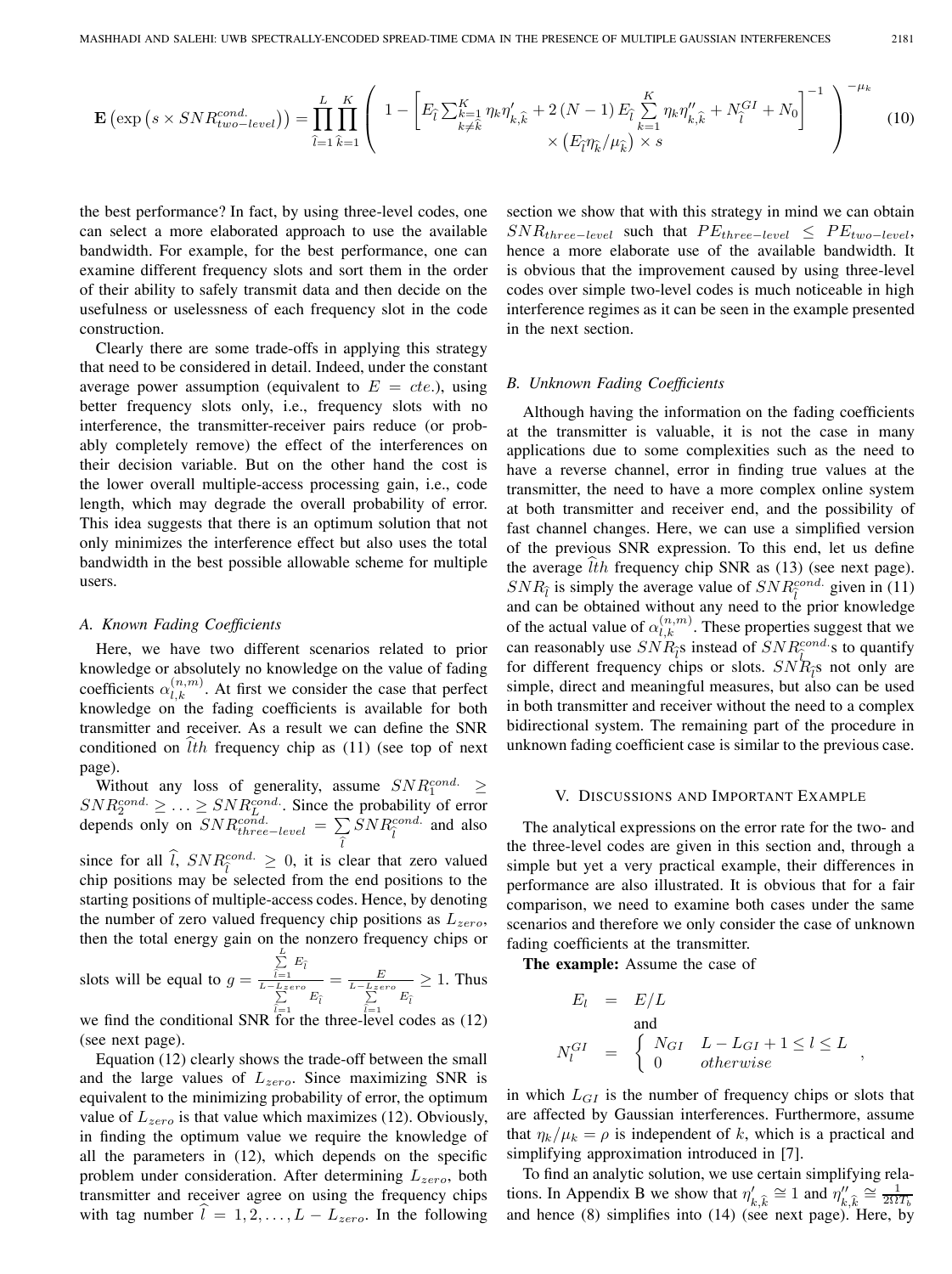$$
SNR_{\hat{l}}^{cond.} = \sum_{\hat{k}=1}^{K} \frac{\left(\alpha_{\hat{l},\hat{k}}^{(1,0)}\right)^{2} E_{\hat{l}}}{\left(\sum_{\substack{k=1\\k\neq\hat{k}}}^{K} \eta_{k} \eta_{k,\hat{k}}' + 2\left(N-1\right) \sum_{k=1}^{K} \eta_{k} \eta_{k,\hat{k}}''\right) E_{\hat{l}} + N_{\hat{l}}^{GI} + N_{0}}
$$
(11)

$$
SNR_{three-level}^{cond.} = \sum_{\hat{l}=1}^{L-L_{zero}} \sum_{\hat{k}=1}^{K} \frac{\left(\alpha_{\hat{l},\hat{k}}^{(1,0)}\right)^{2} E_{\hat{l}}}{\left(\sum_{\substack{k=1\\k\neq\hat{k}}}^{K} \eta_{k} \eta'_{k,\hat{k}} + 2\left(N-1\right) \sum_{k=1}^{K} \eta_{k} \eta''_{k,\hat{k}}\right) E_{\hat{l}} + \left(N_{\hat{l}}^{CI} + N_{0}\right) \times \sum_{\hat{l}=1}^{L-L_{zero}} \frac{E_{l}}{E}
$$
(12)

$$
SNR_{\hat{l}} = \sum_{\hat{k}=1}^{K} \frac{\eta_{\hat{k}} E_{\hat{l}}}{\left(\sum_{\substack{k=1 \ k \neq \hat{k}}}^{K} \eta_{k} \eta'_{k,\hat{k}} + 2\left(N-1\right) \sum_{k=1}^{K} \eta_{k} \eta''_{k,\hat{k}}\right) E_{\hat{l}} + N_{\hat{l}}^{GI} + N_{0}}
$$
(13)

$$
SNR_{two-level}^{cond.} = \sum_{\hat{l}=1}^{L} \sum_{\hat{k}=1}^{K} \frac{\frac{E}{L} (\alpha_{\hat{l},\hat{k}}^{(1,0)})^2}{\frac{E}{L} (\sum_{k=\hat{k}}^{K} \frac{1}{k} \eta_k + \frac{(N-1)}{\Omega T_b} \sum_{k=1}^{K} \eta_k) + N_{\hat{l}}^{GI} + N_0}
$$
  

$$
\approx \frac{\frac{E}{L} \sum_{\hat{l}=1}^{L-IGI} \sum_{\hat{k}=1}^{K} (\alpha_{\hat{l},\hat{k}}^{(1,0)})^2}{\frac{E}{L} (\frac{1}{K} + \frac{(N-1)}{\Omega T_b}) \sum_{k=1}^{K} \eta_k + N_0} + \frac{\frac{E}{L} \sum_{\hat{l}=L-L_{GI}+1}^{L} \sum_{\hat{k}=1}^{K} (\alpha_{\hat{l},\hat{k}}^{(1,0)})^2}{\frac{E}{L} (1 + \frac{(N-1)}{\Omega T_b}) \sum_{k=1}^{K} \eta_k + N_{GI} + N_0}
$$
(14)

denoting

$$
\gamma_1 = \frac{\frac{2E}{L} \sum_{\hat{l}=1}^{L-L_{GI}} \sum_{\hat{k}=1}^{K} \left( \alpha_{\hat{l},\hat{k}}^{(1,0)} \right)^2}{\frac{E}{L} \left( 1 + \frac{(N-1)}{\Omega T_b} \right) \sum_{k=1}^{K} \eta_k + N_0}
$$
(15a)

$$
\gamma_2 = \frac{\frac{2E}{L} \sum_{\hat{l}=L-L_{GI}+1}^{L} \sum_{\hat{k}=1}^{K} (\alpha_{\hat{l},\hat{k}}^{(1,0)})^2}{\frac{E}{L} \left(1 + \frac{(N-1)}{\Omega T_b}\right) \sum_{k=1}^{K} \eta_k + N_{GI} + N_0}
$$
(15b)

then  $PE_{two-level} = \int_{a}^{\infty} \int_{a}^{\infty} Q(\sqrt{\gamma_1 + \gamma_2}) P(\gamma_1) P(\gamma_2) d\gamma_1 d\gamma_2$ , in which  $P(\gamma_1)$  and  $P(\gamma_2)$  are obtained in Appendix C

and are expressed as (16) (see next page). Similarly, for the three-level codes we have (17) (see next page), and by defining (18a) and (18b) (see next page), we can find  $PE_{three-level}$  = ∞  $\overline{0}$  ∞ 0  $Q\left(\sqrt{\gamma_1+\gamma_2}\right)P\left(\gamma_1\right)P\left(\gamma_2\right)d\gamma_1d\gamma_2,$ with  $P(\gamma_1)$  and  $P(\gamma_2)$  obtained in Appendix C and are expressed as (19) (see next page).

First of all in order to compare the two coding schemes we need to find the optimum value for  $L_{zero}$ . In order to obtain the optimum value of  $L_{zero}$  one needs to minimize  $PE_{three-level}$ . However due to unyielding minimization we can resort, to a good degree of accuracy, in maximizing the expected SNR value. Hence, we can write (20).

We obtain the optimum value for  $L_{zero}$  by maximizing (20). Following some algebraic manipulations and using the



Fig. 3.  $PE_{two-level}$  and  $PE_{three-level}$  versus K for  $L = 120$ ,  $c_1 = 0.8$ ,  $c_2 = 100$ ,  $PG_1 = 0.25$ ,  $PG_2 = 36$ ,  $PG_3 = 30$ .

fact that  $0 \leq L_{zero} \leq L_{GI}$  we can obtain the optimum value for  $L_{zero}$ , denoted by  $L_{zero, optimum}$  as (21), in which  $c_1 = \frac{L - L_{GI}}{L}$ ,  $c_2 = \frac{N_{GI}}{N_0}$ ,  $PG_1 = \frac{\rho E}{LN_0}$ ,  $PG_2 = L \sum_{i=1}^{N}$ K  $\sqrt{k}=1$  $\mu_k$ ,  $PG_3 = \frac{L}{1 + (N-1)/\Omega T_b}$ , and  $c_3 = \frac{PG_1 \times PG_2}{PG_3}$ . In this example, the final value of  $\tilde{P}E$ , for two- or three-level codes, is a function of five different parameters, namely,  $c_1$ ; the parameter representing the effect of Gaussian interference bandwidth,  $c_2$ ; the parameter representing the effect of Gaussian interference power,  $PG_1 = \frac{\rho E}{LN_0}$ ; the parameter representing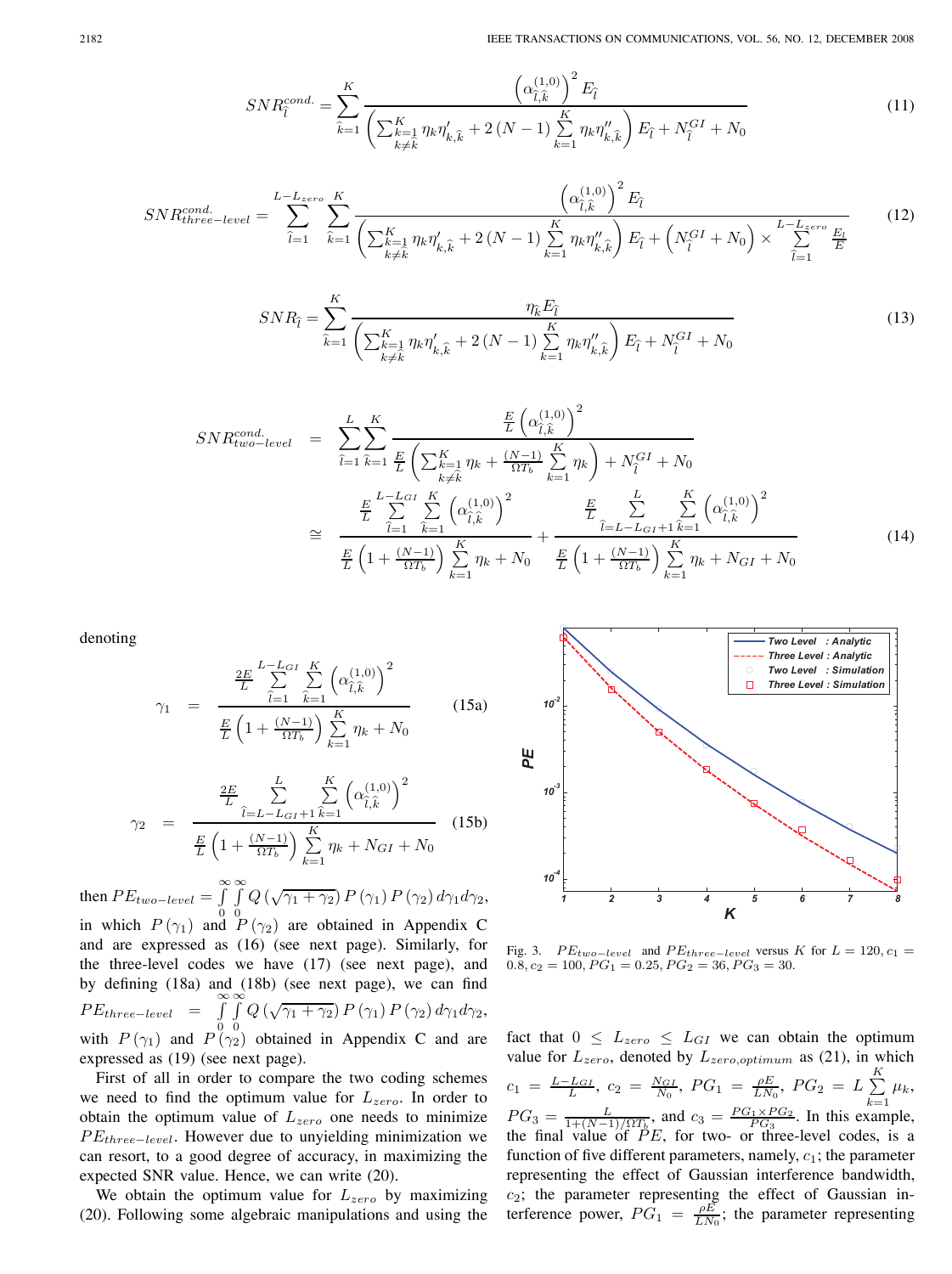$$
P(\gamma_1) = \frac{1/\gamma_1}{\Gamma\left((L - L_{GI})\sum\limits_{k=1}^K \mu_k\right)} \times (\gamma_1/\rho \rho_1)^{(L - L_{GI})\sum\limits_{k=1}^K \mu_k} \times \exp(-\gamma_1/\rho \rho_1)
$$
  

$$
P(\gamma_2) = \frac{1/\gamma_2}{\left(\frac{K}{K}\right)} \times (\gamma_2/\rho \rho_2)^{L_{GI}\sum\limits_{k=1}^K \mu_k} \times \exp(-\gamma_2/\rho \rho_2)
$$
 (16)

$$
P(\gamma_2) = \frac{1}{\Gamma\left(L_{GI}\sum\limits_{k=1}^K \mu_k\right)} \times (\gamma_2/\rho \rho_2)^{-\sum\limits_{k=1}^{K-1} \gamma_k} \times \exp\left(-\gamma_2/\rho \rho_2\right) \tag{16}
$$

$$
SNR_{three-level}^{cond.} \cong \frac{\frac{E}{L} \sum_{i=1}^{L-L_{GI}} \sum_{k=1}^{K} (\alpha_{\hat{l},\hat{k}}^{(1,0)})^2}{\frac{E}{L} \left(1 + \frac{(N-1)}{\Omega T_b}\right) \sum_{k=1}^{K} \eta_k + N_0 \times (1 - L_{zero}/L)}
$$

$$
+ \frac{\frac{E}{L} \sum_{i=L-L_{GI}+1}^{L-L_{zero}} \sum_{k=1}^{K} (\alpha_{\hat{l},\hat{k}}^{(1,0)})^2}{\frac{E}{L} \left(1 + \frac{(N-1)}{\Omega T_b}\right) \sum_{k=1}^{K} \eta_k + (N_{GI} + N_0) \times (1 - L_{zero}/L)}
$$
(17)

$$
\gamma_{1}' = \frac{\frac{2E}{L} \sum_{\hat{l}=1}^{L-L_{GI}} \sum_{\hat{k}=1}^{K} \left( \alpha_{\hat{l},\hat{k}}^{(1,0)} \right)^{2}}{\frac{E}{L} \left( 1 + \frac{(N-1)}{\Omega T_{b}} \right) \sum_{k=1}^{K} \eta_{k} + N_{0} \times (1 - L_{zero}/L)}
$$
(18a)

$$
\gamma'_{2} = \frac{\frac{2E}{L} \sum_{\hat{l}=L-L_{GI}+1}^{L-L_{zero}} \sum_{\hat{k}=1}^{K} (\alpha_{\hat{l},\hat{k}}^{(1,0)})^{2}}{\frac{E}{L} \left(1 + \frac{(N-1)}{\Omega T_{b}}\right) \sum_{k=1}^{K} \eta_{k} + (N_{GI} + N_{0}) \times (1 - L_{zero}/L)} \tag{18b}
$$

$$
P(\gamma_1') = \frac{1/\gamma_1'}{\Gamma\left((L - L_{GI})\sum\limits_{k=1}^K \mu_k\right)} \times \left(\gamma_1'/\rho \rho_1'\right)^{(L - L_{GI})\sum\limits_{k=1}^K \mu_k} \times \exp\left(-\gamma_1'/\rho \rho_1'\right)
$$
  

$$
P(\gamma_2') = \frac{1/\gamma_2'}{\Gamma\left((L_{GI} - L_{zero})\sum\limits_{k=1}^K \mu_k\right)} \times \left(\gamma_2'/\rho \rho_2'\right)^{(L_{GI} - L_{zero})\sum\limits_{k=1}^K \mu_k} \times \exp\left(-\gamma_2'/\rho \rho_2'\right)
$$
(19)

$$
SNR_{three-level} = \mathbf{E}\left(SNR_{three-level}^{cond.}\right)
$$
\n
$$
= \frac{\left(L - L_{GI}\right) \times \frac{E}{L} \sum_{k=1}^{K} \eta_k}{\frac{E}{L} \left(1 + \frac{(N-1)}{\Omega T_b}\right) \sum_{k=1}^{K} \eta_k + N_0 \times \left(1 - L_{zero}/L\right)}
$$
\n
$$
+ \frac{\left(L_{GI} - L_{zero}\right) \times \frac{E}{L} \sum_{k=1}^{K} \eta_k}{\frac{E}{L} \left(1 + \frac{(N-1)}{\Omega T_b}\right) \sum_{k=1}^{K} \eta_k + (N_{GI} + N_0) \times \left(1 - L_{zero}/L\right)}
$$
\n(20)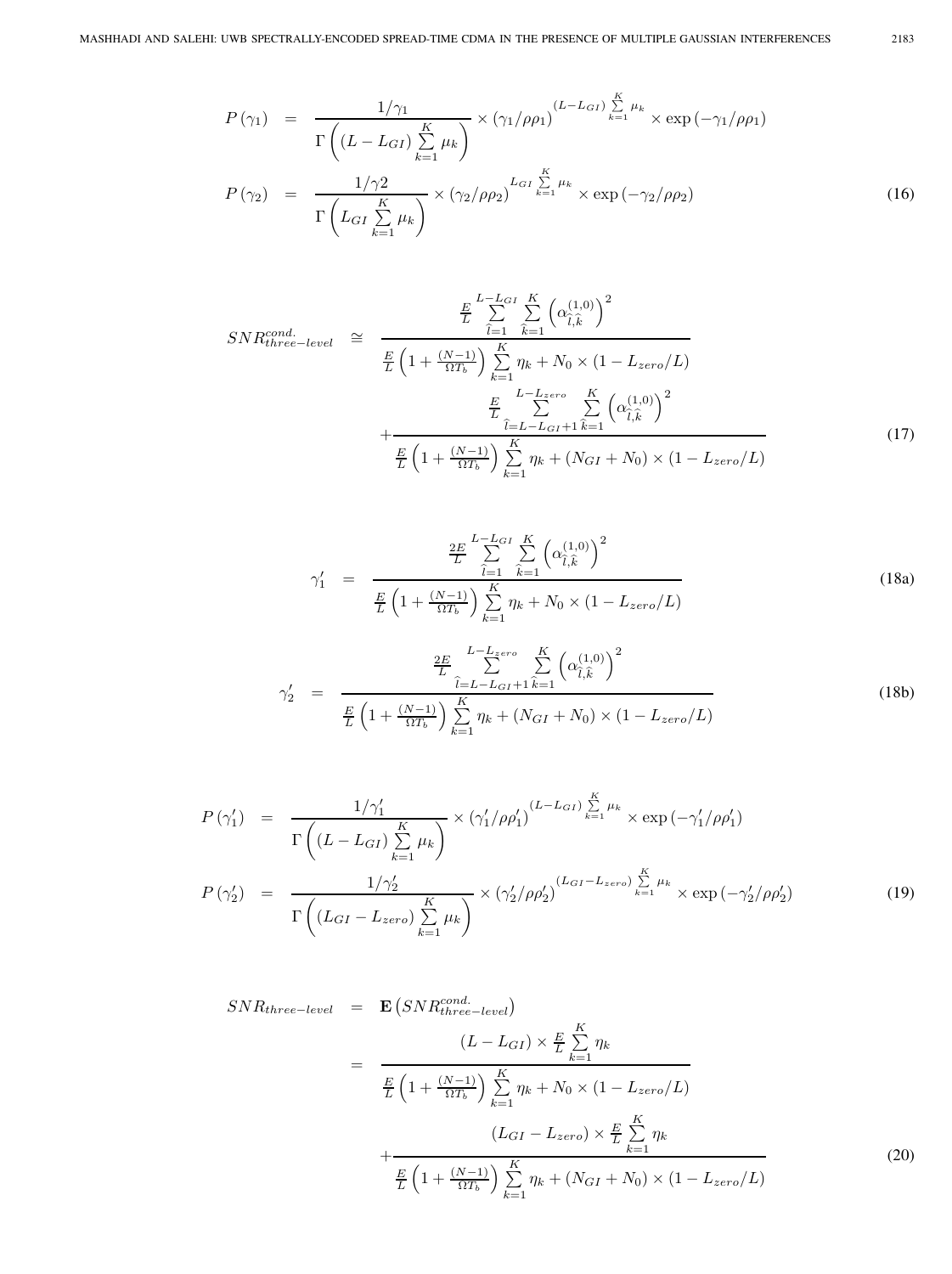$$
\frac{L_{zero, optimum}}{L} = \begin{cases}\n0 & \frac{c_3 + c_2 \sqrt{c_1 (c_1 + c_2)(c_3 + c_4)}}{c_1 c_2 (1 + c_2 + c_3)} \\
1 - \frac{c_3 + c_2 \sqrt{c_1 (c_1 + c_3 + c_1 c_2)}}{c_1 c_2 (1 + c_2) - c_3} \times c_3 & c_1 \le \frac{c_3 + c_2 \sqrt{c_1 (c_1 + c_2 + c_3 + c_4 + c_4)}}{c_1 c_2 (1 + c_2 + c_3)} \\
0 & 1 \le \frac{c_3 + c_2 \sqrt{c_1 (c_1 + c_2 + c_4 + c_4 + c_4)}}{c_1 c_2 (1 + c_2 + c_3)}\n\end{cases}
$$



Fig. 4. *P*E<sub>two</sub> $-$ <sub>level</sub> and PE<sub>three</sub> $-$ <sub>level</sub> versus L for  $K = 6$ ,  $L_{GI} =$  $24, c_2 = 100, PG_1 = 0.25, PG_2 = 36, PG_3 = 30.$ 



Fig. 5. *P Etwo−level* and *P Ethree−level* versus *LGI* for *c*<sup>2</sup> = 100*,PG*<sup>1</sup> = 0*.*5*,PG*<sup>2</sup> = 72*,PG*<sup>3</sup> = 60.

signal-to-noise power ratio processing gain,  $PG_2 = L \sum$ K  $\sqrt{k-1}$  $\mu_k$ ; the parameter representing multichannel processing gain and it is proportional to  $L \times K$  which is the intrinsic processing gain of a typical multiband-multipath channel, and  $PG_3 = \frac{L}{1 + (N-1)/\Omega T_b}$ ; the parameter representing code length processing gain including the effect of multiple-access and multipath interferences. In the following figures we sketch  $PE$  versus different design conditions, i.e., different values of  $c_1, c_2, PG_1, PG_2, PG_3$  with the optimum value of  $L_{zero}$ , i.e.,  $L_{zero, optimum}$ , for the three-level codes obtained from (21). We can observe from Figs. 3-10 that the three-level

$$
\frac{c_3 + c_2 \sqrt{c_1(c_1 + c_3 + c_1 c_2)}}{c_1 c_2 (1 + c_2) - c_3} \times c_3 < 0
$$
\n
$$
0 < \frac{c_3 + c_2 \sqrt{c_1(c_1 + c_3 + c_1 c_2)}}{c_1 c_2 (1 + c_2) - c_3} \times c_3 \le c_1
$$
\n
$$
c_1 \le \frac{c_3 + c_2 \sqrt{c_1(c_1 + c_3 + c_1 c_2)}}{c_1 c_2 (1 + c_2) - c_3} \times c_3 \le 1
$$
\n
$$
1 \le \frac{c_3 + c_2 \sqrt{c_1(c_1 + c_3 + c_1 c_2)}}{c_1 c_2 (1 + c_2) - c_3} \times c_3
$$
\n
$$
(21)
$$



Fig. 6.  $PE_{two-level}$  and  $PE_{three-level}$  versus  $c_1$  for  $c_2 = 100$ ,  $PG_1 =$  $0.5, PG_2 = 72, PG_3 = 60.$ 



Fig. 7. *P Etwo−level* and *P Ethree−level* versus *c*<sup>2</sup> for *c*<sup>1</sup> = 0*.*8*,PG*<sup>1</sup> = 0*.*5*,PG*<sup>2</sup> = 72*,PG*<sup>3</sup> = 60.

codes system outperforms the two-level codes system. In these figures we assume that  $\Omega T_b = 2$  and the Nakagami parameters are  $\rho = 0.5$  and  $\mu_k = 0.05$  for all values of k. Figs. 3 and 4 show that using three-level codes in all scenarios will result in a better performance than the two-level codes. In contrast in Fig. 5 three-level codes can be helpful only for moderate values of  $L_{GI}$ . Furthermore, in Figs. 3 and 4 we sketched the simulation results which indicate the precision with which the analytical results have been obtained.

Fig. 6 shows that in the case of very narrow  $(c_1 \rightarrow 1)$  or very wideband  $(c_1 \rightarrow 0)$  interference, the improvement obtained by using three-level codes is limited. But, for moderate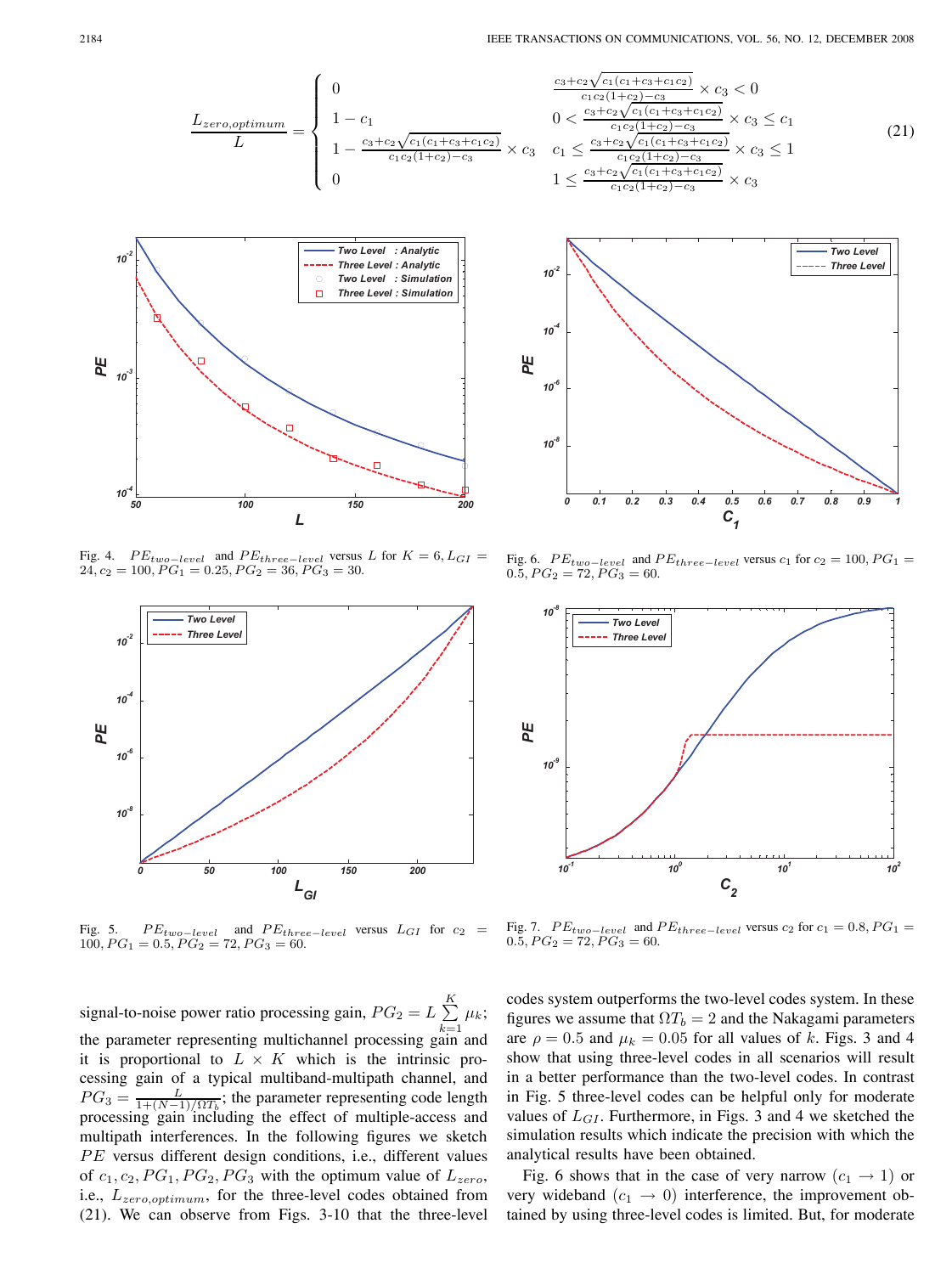

Fig. 8.  $PE_{two-level}$  and  $PE_{three-level}$  versus  $PG_1$  for  $c_1 = 0.8, c_2 =$  $100, PG_2 = 72, PG_3 = 60.$ 



Fig. 9.  $PE_{two-level}$  and  $PE_{three-level}$  versus  $PG_2$  for  $c_1 = 0.8, c_2 =$  $100, PG<sub>1</sub> = 0.5, PG<sub>3</sub> = 60.$ 

values of  $c_1$ , we can reach a high gain by using three-level codes. Fig. 7 shows that in the case of weak interference  $(c_2 \rightarrow 0)$  we just have a small improvement by using three-level codes. But for the condition of strong interference  $(c_2 \rightarrow \infty)$  which could be encountered more frequently in UWB applications, we can obtain a very high performance. This is due to the fact that in this region by using threelevel codes we can completely remove the interferences effects and thus  $PE$  will be independent of the strength of the interferences. In this figure for regions approximately given by  $1 \leq c_2 \leq 2$ , we have  $PE_{two-level} \leq PE_{three-level}$ . This phenomenon is due the fact that in calculating  $L_{zero, optimum}$ we have used  $SNR_{three-level}$  as an approximate measure instead of the desirable parameter  $PE_{three-level}$ .

Figs. 8, 9 and 10 show that using the three-level codes are actually equivalent in increasing the effective value of each processing gains, i.e.,  $PG_1, PG_2, PG_3$ . This is surprising, since in three-level codes we actually decrease the use of the available bandwidth but the result indicates a better performance. The rational behind this is that by proper investment on better frequency bands or slots, rather than using all the



Fig. 10. *P Etwo−level* and *P Ethree−level* versus *P G*<sup>3</sup> for *c*<sup>1</sup> =  $0.8, c_2 = 100, PG_1 = 0.5, PG_2 = 72.$ 

available bandwidth, we can obtain more effective processing gain and thus a decrease in  $PE$ .

#### VI. CONCLUSIONS

In this paper we elaborated on receiver structures that can simultaneously support multiple-access capabilities while reducing the effect of multiple Gaussian interferences using UWB spectrally-encoded ST technique. Central to these structures is the use of a RAKE with  $L \times K$  parallel correlator each with a proper weighting factor prior to combining. We introduced a strategy based on a constant average power criterion by using the concept of three-level codes. We showed that using this novel scheme we can further reduce the probability of error. In order to give a deep insight into the behavior of the above structures we discussed an important but yet a simple example and showed that the final results are completely specified through five simple and meaningful parameters. Finally, we would like to highlight that using three-level codes under the assumption of constant average power, may lead to the increase in power content of our transmitted signal on some frequency slots beyond the FCC enforced rules. Indeed this issue, which critically depends on the special problem under consideration, should also be properly considered in a real design procedure.

# APPENDIX A ESTABLISHING EQUATION (5)

From  $(1)$ – $(4)$  we have  $(A-1)$  (see next page). But with the help of Fourier transformation properties we can write  $(A-2)$ (see next page).

Because of disjoint frequency bands, the above value is equal to zero for any  $l \neq l$ . For  $l = l$ , it simplifies to (A-3) (see next page), where for the above equation  $E_{\hat{I}} =$ 

$$
\int_{-\infty}^{+\infty} \left| p_{rec}^{\hat{l}}(t) \right|^2 dt = \int_{-\infty}^{+\infty} \left| p_{rec}^{\hat{l}}(f) \right|^2 df = \int_{f_{\hat{l}} - \frac{\Omega}{2}}^{f_{\hat{l}} + \frac{\Omega}{2}} |H(f)|^2 df
$$
. It should be obvious that, for all practical purposes, in a CDMA

system the applied approximation is valid and is equivalent in using multiple-access codes with large enough length. Now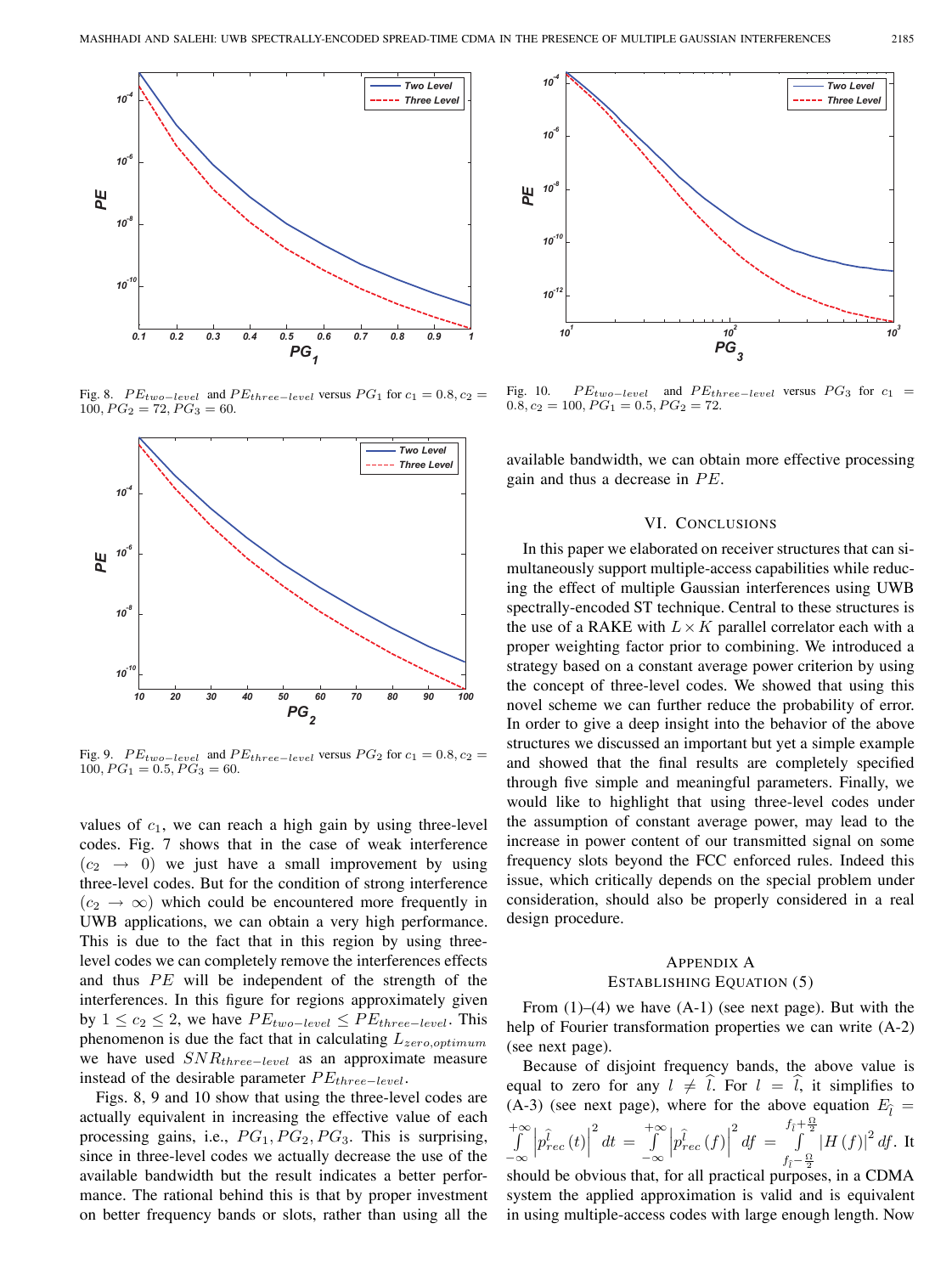$$
\int_{-\infty}^{\infty} r_{rec}^{(n)}(t) \times \left[ \xi_{\hat{l}}^{(1)} \exp\left( -j\theta_{\hat{l},\hat{k}}^{(1,0)} \right) p_{rec}^{(\hat{l})*} \left( t - \tau_{\hat{l},\hat{k}}^{(1,0)} \right) \right] dt
$$
\n
$$
= \sum_{m} \sum_{l=1}^{L} \sum_{k=1}^{K} d_{m}^{(n)} \xi_{l}^{(n)} \xi_{\hat{l}}^{(1)} \alpha_{l,k}^{(n,m)} \exp\left( j\theta_{l,k}^{(n,m)} \right) \exp\left( -j\theta_{\hat{l},\hat{k}}^{(1,0)} \right)
$$
\n
$$
+ \infty
$$
\n
$$
\int_{-\infty}^{+\infty} p_{rec}^{(l)} \left( t - m_{b} - \tau_{n} - \tau_{l,k}^{(n,m)} \right) p_{rec}^{(\hat{l})*} \left( t - \tau_{\hat{l},\hat{k}}^{(1,0)} \right) dt
$$
\n
$$
(A-1)
$$

$$
\int_{-\infty}^{+\infty} p_{rec}^{(l)} \left( t - m T_b - \tau_n - \tau_{l,k}^{(n,m)} \right) p_{rec}^{(\hat{l})*} \left( t - \tau_{\hat{l},\hat{k}}^{(1,0)} \right) dt
$$
\n
$$
= \int_{-\infty}^{+\infty} p_{rec}^{(l)} \left( f \right) p_{rec}^{(\hat{l})*} \left( f \right) \exp \left( -j2\pi f \left[ m T_b + \tau_n + \tau_{l,k}^{(n,m)} - \tau_{\hat{l},\hat{k}}^{(1,0)} \right] \right) df \tag{A-2}
$$

$$
\int_{-\infty}^{+\infty} p_{rec}^{(i)}(f) p_{rec}^{(i)*}(f) \exp\left(-j2\pi f \left[mT_b + \tau_n + \tau_{\hat{l},k}^{(n,m)} - \tau_{\hat{l},\hat{k}}^{(1,0)}\right]\right) df
$$
\n
$$
= \int_{f_{\hat{l}} - \frac{\Omega}{2}}^{f_{\hat{l}} + \frac{\Omega}{2}} |H(f)|^2 \exp\left(-j2\pi f \left[mT_b + \tau_n + \tau_{\hat{l},k}^{(n,m)} - \tau_{\hat{l},\hat{k}}^{(1,0)}\right]\right) df
$$
\n
$$
\approx E_{\hat{l}} \times \frac{\sin \pi \Omega \left(mT_b + \tau_n + \tau_{\hat{l},k}^{(n,m)} - \tau_{\hat{l},\hat{k}}^{(1,0)}\right)}{\pi \Omega \left(mT_b + \tau_n + \tau_{\hat{l},k}^{(n,m)} \tau_{\hat{l},\hat{k}}^{(1,0)}\right)} \exp\left(-j2\pi f_{\hat{l}} \left[mT_b + \tau_n + \tau_{\hat{l},k}^{(n,m)} - \tau_{\hat{l},\hat{k}}^{(1,0)}\right]\right) \tag{A-3}
$$

we consider two different cases:  $n = 1$  and  $n \neq 1$ . For  $n = 1$ , using the fact that for all l and  $n, \xi_l^{(n)} \times \xi_l^{(n)} = 1$ , we can simplify  $(A-1)$  with the help of  $(A-3)$  as  $(A-4)$ .

 $+\sim$ 

Equation (A-4) consists of three different terms: the first term is the desired term which contains the transmitted bit  $d_0^{(1)}$ , the second term is due to multipath, and the third term is the intersymbol interference (ISI) term. In order to minimize ISI, it is necessary to select  $1 < \Omega T_b$ . Under this condition, the ISI term is sufficiently small and thus can be safely ignored. Now, if we define (A-5) (see next page), then we can write (A-4) as (A-6) (see next page), where  $n_{\hat{l},\hat{k}}^{\hat{M}PI}$  is a zero-mean random variable with  $\mathbf{E}\left(\vert \mathbf{z} \vert \right)$  $n_{\widehat{l},\widehat{k}}^{MPI}$  $\left( \int_{0}^{2} \sum_{k=1}^{K} \eta_{k} \eta'_{k,k}$ , in which  $\eta_k = \mathbf{E} \left( \alpha_{l,k}^{(n,m)} \right)^2$  is the variance of a zero-mean fading coefficient  $\alpha_{l,k}^{(n,m)}$ , and  $\eta'_{k,\hat{k}} = \mathbf{E}$  $\left(\frac{\sin \pi \Omega \left(\tau_{\hat{l},k}^{(1,0)} - \tau_{\hat{l},\hat{k}}^{(1,0)}\right)}{\hat{l},\hat{k}}\right)$  $\pi\Omega\left(\tau^{(1,0)}_{\widehat{l},k} - \tau^{(1,0)}_{\widehat{l},\widehat{k}}\right)$ defining  $\eta_k$  and  $\eta'_{k,\hat{k}}$ , we assume that fading parameters, i.e.,  $\setminus$ . In  $\alpha_{l,k}^{(n,m)}$ ,  $\tau_{l,k}^{(n,m)}$  and  $\theta_{l,k}^{(n,m)}$ , have the same distributions over

various  $l, n$  and  $m$  and the only possible difference is due to different paths from transmitter to the receiver.

In a similar manner for  $n \neq 1$ , (A-1) reduces to (A-7) (see next page). Therefore, we can define (A-8) (see next page).  $n_{\hat{l},\hat{k}}^{\overline{MAI}}$  is also a zero-mean random variable

with  $\mathbf{E}$   $\left( \left| \right. \right)$  $n_{\widehat{l},\widehat{k}}^{MAI}$  $\left( \begin{array}{cc} 2 \end{array} \right) \;\; = \;\; 2 \, (N-1) \, E_{\widehat{l}}^2 \, \sum_{k=1}^K$ K  $\sqrt{k}=1$  $\eta_k \eta''_{k,\hat{k}}$  in which  $\eta''_{k,\hat{k}} = \mathbf{E}$  $\int \frac{\sin \pi \Omega \left( \tau_n + \tau_{\hat{l},k}^{(1,0)} - \tau_{\hat{l},\hat{k}}^{(1,0)} \right)}{\hat{l},\hat{k}}$  $\mathbb{R}^2$  $\pi\Omega\left(\tau_n+\tau_{\hat{l},k}^{(1,0)}-\tau_{\hat{l},\hat{k}}^{(1,0)}\right)$  $\setminus$ . We can follow this approach and define  $(A-9)$  and  $(A-10)$  (see next page), where  $\hat{n}_{\hat{i},\hat{k}}^{GI}$  and  $n_{\hat{i},\hat{k}}^{GI}$  are zero-mean Gaussian random variables with  $\mathbf{E}\left(\right)$  $n_{\widehat{l},\widehat{k}}^{GI}\Big|$  $\left( \begin{array}{c} 2 \end{array} \right)$  =  $N_{\hat{l}}^{GI}E_{\hat{l}}$  and  $\mathbf{E}\left( \begin{array}{c} 1 \end{array} \right)$  $n_{\widehat{l},\widehat{k}}^{AWGN}\bigg|$  $\left( \begin{array}{cc} 2 \ \end{array} \right) \;\; = \;\; N_0 E_{\widehat l}.$ Finally, using (3), (4), (A-6), (A-8), (A-9) and (A-10) we can obtain (5).

# APPENDIX B APPROXIMATIONS ON  $\eta'_{k,\hat{k}}$  and  $\eta''_{k,\hat{k}}$

If we consider  $T_{ds}$  as the delay spread of the channel, then  $\tau_{l,k}^{(n,m)}$ s have distribution on  $[0, T_{ds}/K]$  and thus

$$
\left(\frac{\sin\left(\pi\Omega T_{ds}/K\right)}{\pi\Omega T_{ds}/K}\right)^2 \le \eta'_{k,\hat{k}} \le 1\tag{B-1}
$$

Similarly, since we assume the range over which  $\tau_{l,k}^{(n,m)}$ variations is much less than  $\tau_n$ , i.e.,  $T_{ds}/K \ll T_b$ , then (B-2) (see next page). Therefore, we can approximate  $\eta'_{k,\hat{k}}$  and  $\eta''_{k,\hat{k}}$ with their worst case limits as  $\eta'_{k,\hat{k}} \cong 1$  and  $\eta''_{k,\hat{k}} \cong \frac{1}{20T_b}$ . It is obvious that this approximation is pessimistic and thus gives an upper bound value on the actual  $PE$ .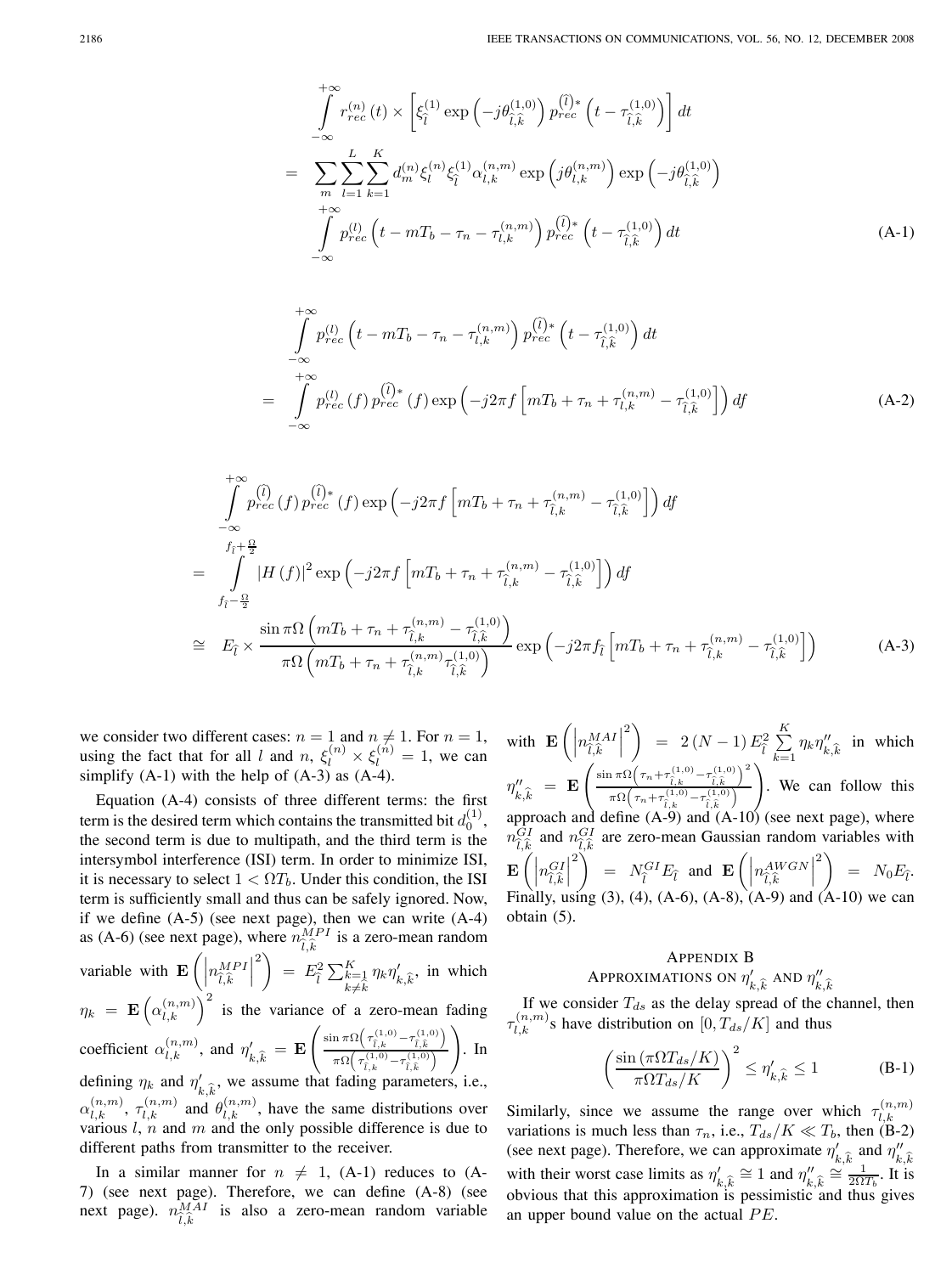$$
\int_{-\infty}^{+\infty} r_{rec}^{(1)}(t) \times \left[ \xi_{\hat{l}}^{(1)} \exp\left(-j\theta_{\hat{l},\hat{k}}^{(1,0)}\right) p_{rec}^{(\hat{l})*}\left(t - \tau_{\hat{l},\hat{k}}^{(1,0)}\right) \right] dt
$$
\n
$$
= \sum_{m} \sum_{k=1}^{K} d_{m}^{(1)} \alpha_{\hat{l},k}^{(1,m)} E_{\hat{l}} \frac{\sin \pi \Omega \left(mT_{b} + \tau_{\hat{l},k}^{(1,m)} - \tau_{\hat{l},\hat{k}}^{(1,0)}\right)}{\pi \Omega \left(mT_{b} + \tau_{\hat{l},k}^{(1,m)} - \tau_{\hat{l},\hat{k}}^{(1,0)}\right)} \exp\left(j\theta_{\hat{l},k}^{(1,m)} - j\theta_{\hat{l},\hat{k}}^{(1,0)} - j2\pi f_{\hat{l}} \left[mT_{b} + \tau_{\hat{l},k}^{(1,m)} - \tau_{\hat{l},\hat{k}}^{(1,0)}\right] \right)
$$
\n
$$
= d_{0}^{(1)} \alpha_{\hat{l},\hat{k}}^{(1,0)} E_{\hat{l}} + \sum_{\substack{k=1 \ k \neq \hat{k}}}^{K} d_{0}^{(1)} \alpha_{\hat{l},\hat{k}}^{(1,0)} E_{\hat{l}} \frac{\sin \pi \Omega \left(\tau_{\hat{l},k}^{(1,0)} - \tau_{\hat{l},\hat{k}}^{(1,0)}\right)}{\pi \Omega \left(\tau_{\hat{l},k}^{(1,0)} - \tau_{\hat{l},\hat{k}}^{(1,0)}\right)} \exp\left(j\theta_{\hat{l},k}^{(1,0)} - j2\pi f_{\hat{l}} \left[\tau_{\hat{l},k}^{(1,0)} - \tau_{\hat{l},\hat{k}}^{(1,0)}\right]\right)
$$
\n
$$
+ \sum_{m \neq 0} \sum_{k=1}^{K} d_{m}^{(1)} \alpha_{\hat{l},k}^{(1,m)} E_{\hat{l}} \frac{\sin \pi \Omega \left(mT_{b} + \tau_{\hat{l},k}^{(1,m)} - \tau_{\hat{l},\hat{k}}^{(1,0)}\right)}{\pi \Omega \left(mT_{b} + \tau_{\hat{l},k}^{(1,m)} - \tau_{\hat{l},\hat{k}}^{(1,0)}\right)} \
$$

$$
n_{\hat{l},\hat{k}}^{MPI} = \sum_{\substack{k=1 \ k \neq \hat{k}}}^{K} d_0^{(1)} \alpha_{\hat{l},\hat{k}}^{(1,0)} E_{\hat{l}} \frac{\sin \pi \Omega \left( \tau_{\hat{l},k}^{(1,0)} - \tau_{\hat{l},\hat{k}}^{(1,0)} \right)}{\pi \Omega \left( \tau_{\hat{l},k}^{(1,0)} - \tau_{\hat{l},\hat{k}}^{(1,0)} \right)} \exp \left( j \theta_{\hat{l},k}^{(1,0)} - j \theta_{\hat{l},\hat{k}}^{(1,0)} - j 2 \pi f_{\hat{l}} \left[ \tau_{\hat{l},k}^{(1,0)} - \tau_{\hat{l},\hat{k}}^{(1,0)} \right] \right)
$$
(A-5)

$$
\int_{-\infty}^{+\infty} r_{rec}^{(1)}(t) \times \left[ \xi_{\hat{l}}^{(1)} \exp\left( -j\theta_{\hat{l},\hat{k}}^{(1,0)} \right) p_{rec}^{(\hat{l})*} \left( t - \tau_{\hat{l},\hat{k}}^{(1,0)} \right) \right] dt = d_0^{(1)} \alpha_{\hat{l},\hat{k}}^{(1,0)} E_{\hat{l}} + n_{\hat{l},\hat{k}}^{MPI} \tag{A-6}
$$

$$
\int_{-\infty}^{+\infty} r_{rec}^{(n)}(t) \times \left[ \xi_{\hat{l}}^{(1)} \exp\left(-j\theta_{\hat{l},\hat{k}}^{(1,0)}\right) p_{rec}^{(\hat{l})*}\left(t - \tau_{\hat{l},\hat{k}}^{(1,0)}\right) \right] dt \n= \sum_{m} \sum_{k=1}^{K} d_{m}^{(n)} \xi_{\hat{l}}^{(1)} \xi_{\hat{l}}^{(1)} \alpha_{\hat{l},k}^{(n,m)} E_{\hat{l}} \frac{\sin \pi \Omega \left(mT_{b} + \tau_{n} + \tau_{\hat{l},k}^{(n,m)} - \tau_{\hat{l},\hat{k}}^{(1,0)}\right)}{\pi \Omega \left(mT_{b} + \tau_{n} + \tau_{\hat{l},k}^{(n,m)} - \tau_{\hat{l},\hat{k}}^{(1,0)}\right)} \n\times \exp\left(j\theta_{\hat{l},k}^{(n,m)} - j\theta_{\hat{l},\hat{k}}^{(1,0)} - j2\pi f_{\hat{l}} \left[mT_{b} + \tau_{n} + \tau_{\hat{l},k}^{(n,m)} - \tau_{\hat{l},\hat{k}}^{(1,0)}\right]\right) \n= d_{0}^{(n)} \sum_{k=1}^{K} \xi_{\hat{l}}^{(n)} \xi_{\hat{l}}^{(1)} \alpha_{\hat{l},k}^{(n,0)} E_{\hat{l}} \frac{\sin \pi \Omega \left(\tau_{n} + \tau_{\hat{l},k}^{(n,0)} - \tau_{\hat{l},\hat{k}}^{(1,0)}\right)}{\pi \Omega \left(\tau_{n} + \tau_{\hat{l},k}^{(n,0)} - \tau_{\hat{l},\hat{k}}^{(1,0)}\right)} \exp\left(j\theta_{\hat{l},k}^{(n,0)} - j2\pi f_{\hat{l}} \left[\tau_{n} + \tau_{\hat{l},k}^{(n,0)} - \tau_{\hat{l},\hat{k}}^{(1,0)}\right]\right) \n+ d_{-1}^{(n)} \sum_{k=1}^{K} \xi_{\hat{l}}^{(n)} \xi_{\hat{l}}^{(1)} \alpha_{\hat{l},k}^{(n,-1)} E_{\hat{l}} \frac{\sin \pi \Omega \left(\tau_{n} - T_{b} + \tau_{\hat{l},k}^{(n,-1)} - \tau_{\hat{l},\hat{k}}^{(1,0)}\right)}{\pi \Omega
$$

$$
n_{\hat{l},\hat{k}}^{MAI} = \int_{-\infty}^{+\infty} \sum_{n=2}^{N} r_{rec}^{(n)}(t) \times \left[ \xi_{\hat{l}}^{(1)} \exp\left(-j\theta_{\hat{l},\hat{k}}^{(1,0)}\right) p_{rec}^{(\hat{l})*}\left(t - \tau_{\hat{l},\hat{k}}^{(1,0)}\right) \right] dt
$$
  
\n
$$
= \sum_{n=2}^{N} \sum_{k=1}^{K} d_{0}^{(n)} \xi_{\hat{l}}^{(n)} \xi_{\hat{l}}^{(1)} \alpha_{\hat{l},k}^{(n,0)} E_{\hat{l}} \frac{\sin \pi \Omega \left(\tau_{n} + \tau_{\hat{l},k}^{(n,0)} - \tau_{\hat{l},\hat{k}}^{(1,0)}\right)}{\pi \Omega \left(\tau_{n} + \tau_{\hat{l},k}^{(n,0)} - \tau_{\hat{l},\hat{k}}^{(1,0)}\right)} \exp\left(j\theta_{\hat{l},k}^{(n,0)} - j\theta_{\hat{l},\hat{k}}^{(1,0)} - j2\pi f_{\hat{l}} \left[\tau_{n} + \tau_{\hat{l},k}^{(n,0)} - \tau_{\hat{l},\hat{k}}^{(1,0)}\right]\right)
$$
  
\n+ 
$$
\sum_{n=2}^{N} \sum_{k=1}^{K} d_{-1}^{(n)} \xi_{\hat{l}}^{(n)} \xi_{\hat{l}}^{(1)} \alpha_{\hat{l},k}^{(n,-1)} E_{\hat{l}} \frac{\sin \pi \Omega \left(\tau_{n} - T_{b} + \tau_{\hat{l},k}^{(n,-1)} - \tau_{\hat{l},0}^{(1,0)}\right)}{\pi \Omega \left(\tau_{n} - T_{b} + \tau_{\hat{l},k}^{(n,-1)} - \tau_{\hat{l},\hat{k}}^{(1,0)}\right)}
$$
  
\n
$$
\times \exp\left(j\theta_{\hat{l},k}^{(n,-1)} - j\theta_{\hat{l},\hat{k}}^{(1,0)} - j2\pi f_{\hat{l}} \left[\tau_{n} - T_{b} + \tau_{\hat{l},k}^{(n,-1)} - \tau_{\hat{l},0}^{(1,0)}\right]\right)
$$
(A-8)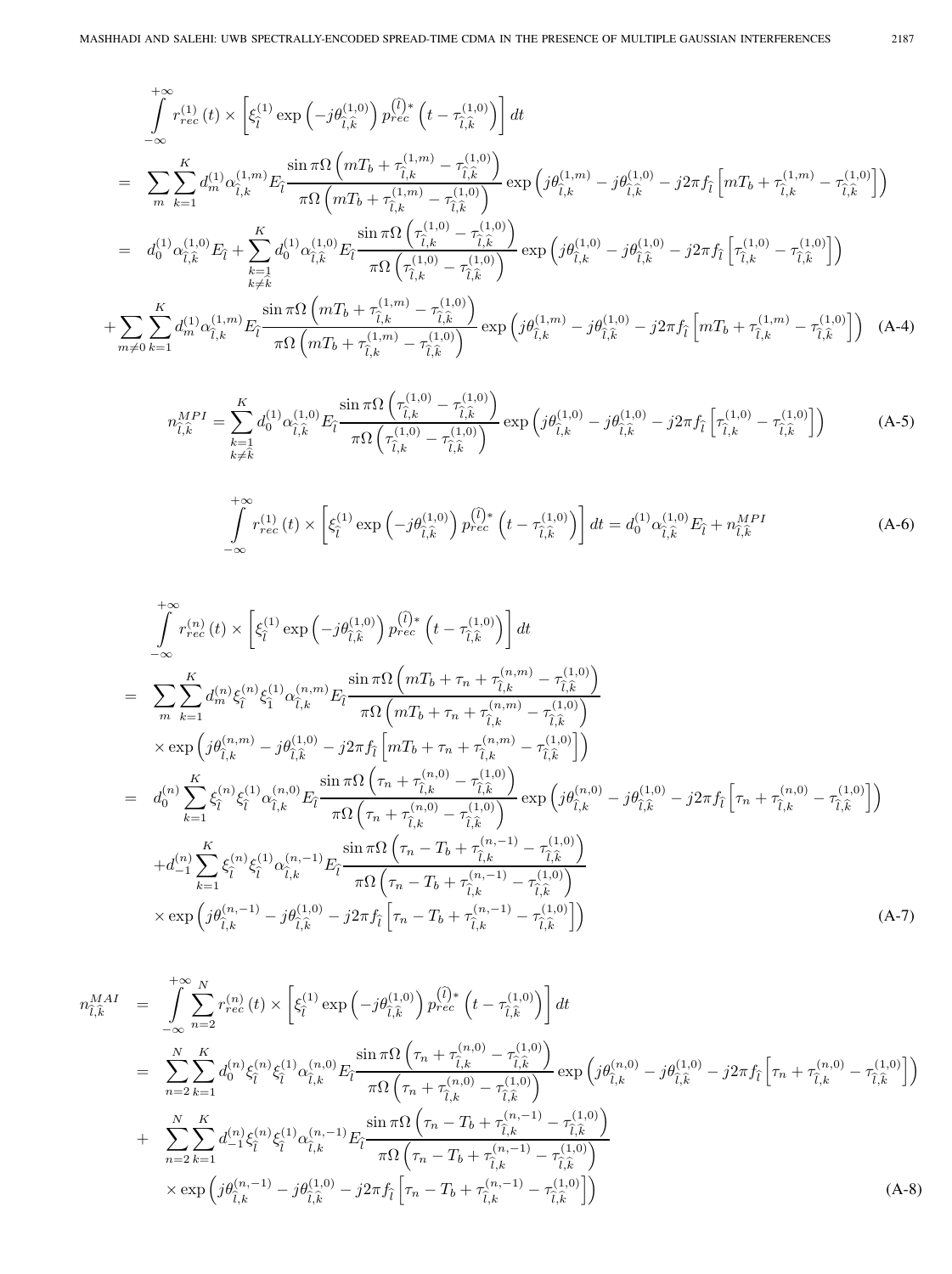$$
n_{\hat{l},\hat{k}}^{GI} = \int_{-\infty}^{+\infty} \sum_{l=1}^{L} J_l(t) \times \left[ \xi_{\hat{l}}^{(1)} \exp\left(-j\theta_{\hat{l},\hat{k}}^{(1,0)}\right) p_{rec}^{(\hat{l})*} \left(t - \tau_{\hat{l},\hat{k}}^{(1,0)}\right) \right] dt
$$
  

$$
= \int_{-\infty}^{+\infty} J_{\hat{l}}(t) \times \left[ \xi_{\hat{l}}^{(1)} \exp\left(-j\theta_{\hat{l},\hat{k}}^{(1,0)}\right) p_{rec}^{(\hat{l})*} \left(t - \tau_{\hat{l},\hat{k}}^{(1,0)}\right) \right] dt
$$
(A-9)

$$
n_{\hat{l},\hat{k}}^{AWGN} = \int_{-\infty}^{+\infty} n(t) \times \left[ \xi_{\hat{l}}^{(1)} \exp\left(-j\theta_{\hat{l},\hat{k}}^{(1,0)}\right) p_{rec}^{(\hat{l})*} \left(t - \tau_{\hat{l},\hat{k}}^{(1,0)}\right) \right] dt \tag{A-10}
$$

$$
\eta_{k,\hat{k}}'' \cong \frac{1}{T_b} \int_0^{T_b} \left( \frac{\sin(\pi \Omega \tau)}{\pi \Omega \tau} \right)^2 d\tau \le \frac{1}{T_b} \int_0^{\infty} \left( \frac{\sin(\pi \Omega \tau)}{\pi \Omega \tau} \right)^2 d\tau = \frac{1}{2\Omega T_b}
$$
(B-2)

$$
\mathbf{E}(\exp(s \times \gamma_1)) = \prod_{\hat{l}=1}^{L-L_{GI}} \prod_{\hat{k}=1}^{K} \left( 1 - \left[ \frac{E}{L} \left( 1 + \frac{N-1}{\Omega T_b} \right) \sum_{k=1}^{K} \eta_k + N_0 \right]^{-1} \times \frac{2\rho E}{L} \times s \right)^{-\mu_k}
$$
  
\n
$$
= \left( 1 - \left[ \frac{E}{L} \left( 1 + \frac{N-1}{\Omega T_b} \right) \sum_{k=1}^{K} \eta_k + N_0 \right]^{-1} \times \frac{2\rho E}{L} \times s \right)^{-(L-L_{GI})} \sum_{k=1}^{K} \mu_k
$$
  
\n
$$
= (1 - \rho \rho_1 s)^{-(L-L_{GI})} \sum_{k=1}^{K} \mu_k
$$
 (C-1)

$$
P(\gamma_1) = \frac{1/\gamma_1}{\Gamma\left((L - L_{GI})\sum\limits_{k=1}^K \mu_k\right)} \times (\gamma_1/\rho \rho_1)^{(L - L_{GI})\sum\limits_{k=1}^K \mu_k} \times \exp(-\gamma_1/\rho \rho_1)
$$
 (C-2)

$$
P(\gamma_2) = \frac{1/\gamma_2}{\Gamma\left(L_{GI}\sum\limits_{k=1}^K \mu_k\right)} \times (\gamma_2/\rho \rho_2)^{L_{GI}\sum\limits_{k=1}^K \mu_k} \times \exp(-\gamma_2/\rho \rho_2)
$$
  
\n
$$
P(\gamma_1') = \frac{1/\gamma_1'}{\Gamma\left((L - L_{GI})\sum\limits_{k=1}^K \mu_k\right)} \times (\gamma_1'/\rho \rho_1')^{(L - L_{GI})\sum\limits_{k=1}^K \mu_k} \times \exp(-\gamma_1'/\rho \rho_1')
$$
  
\n
$$
P(\gamma_2') = \frac{1/\gamma_2'}{\Gamma\left((L - L_{zero})\sum\limits_{k=1}^K \mu_k\right)} \times (\gamma_2'/\rho \rho_2')^{(L_{GI} - L_{zero})\sum\limits_{k=1}^K \mu_k} \times \exp(-\gamma_2'/\rho \rho_2')
$$
 (C-3)

$$
\rho_2 = \frac{2E}{L} \times \left[ \frac{E}{L} \left( 1 + \frac{N-1}{\Omega T_b} \right) \sum_{k=1}^K \eta_k + N_{GI} + N_0 \right]^{-1}
$$
\n
$$
\rho_1' = \frac{2E}{L} \times \left[ \frac{E}{L} \left( 1 + \frac{N-1}{\Omega T_b} \right) \sum_{k=1}^K \eta_k + N_0 \times (1 - L_{zero}/L) \right]^{-1}
$$
\n
$$
\rho_2' = \frac{2E}{L} \times \left[ \frac{E}{L} \left( 1 + \frac{N-1}{\Omega T_b} \right) \sum_{k=1}^K \eta_k + (N_{GI} + N_0) \times (1 - L_{zero}/L) \right]^{-1}
$$
\n(C-4)